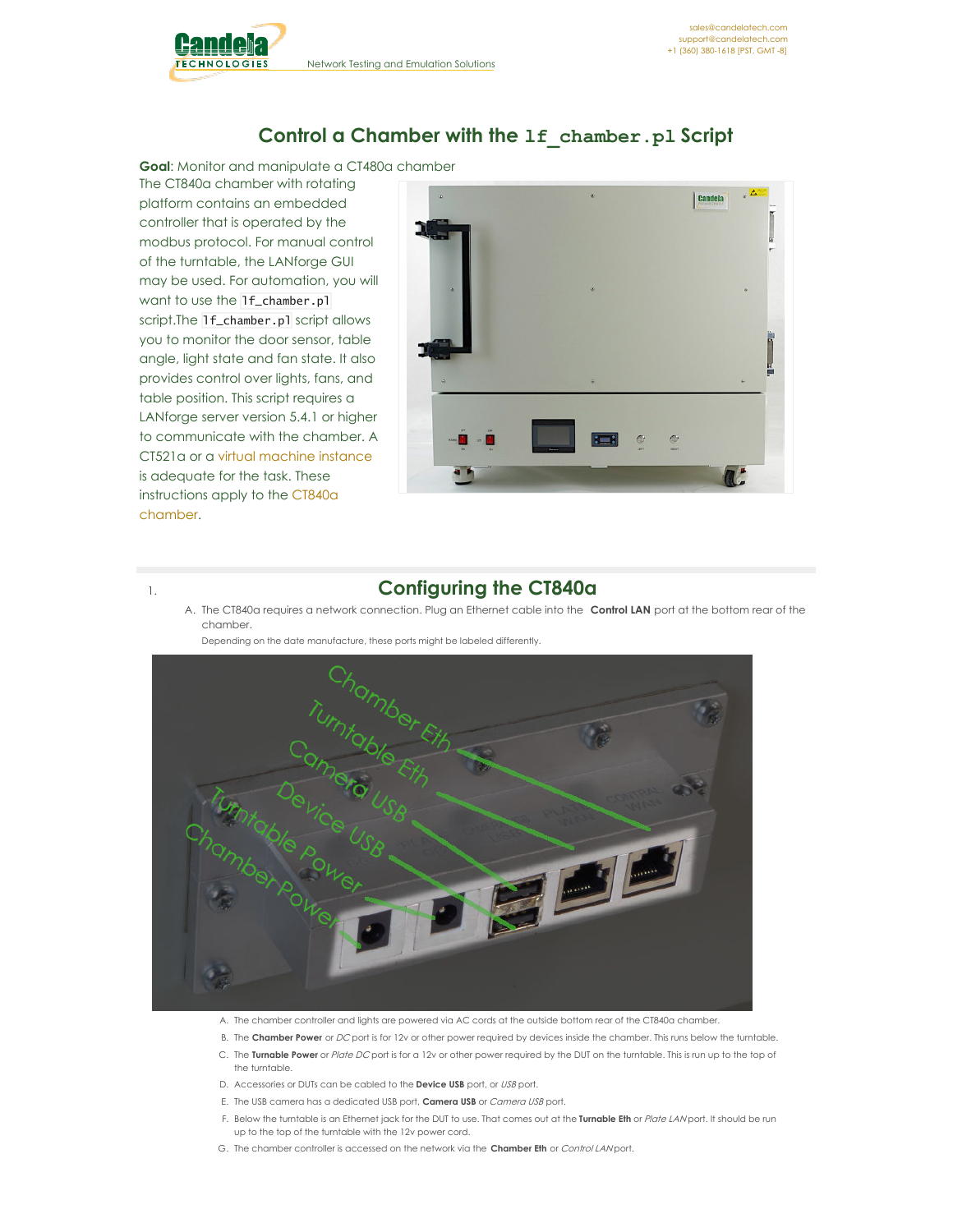B. Use the front touch screen to set an IP address



C. Make sure you can ping the chamber from your laptop and/or the machine running LANforge server. The LANforge server will communicate over the network to the Chamber Eth port.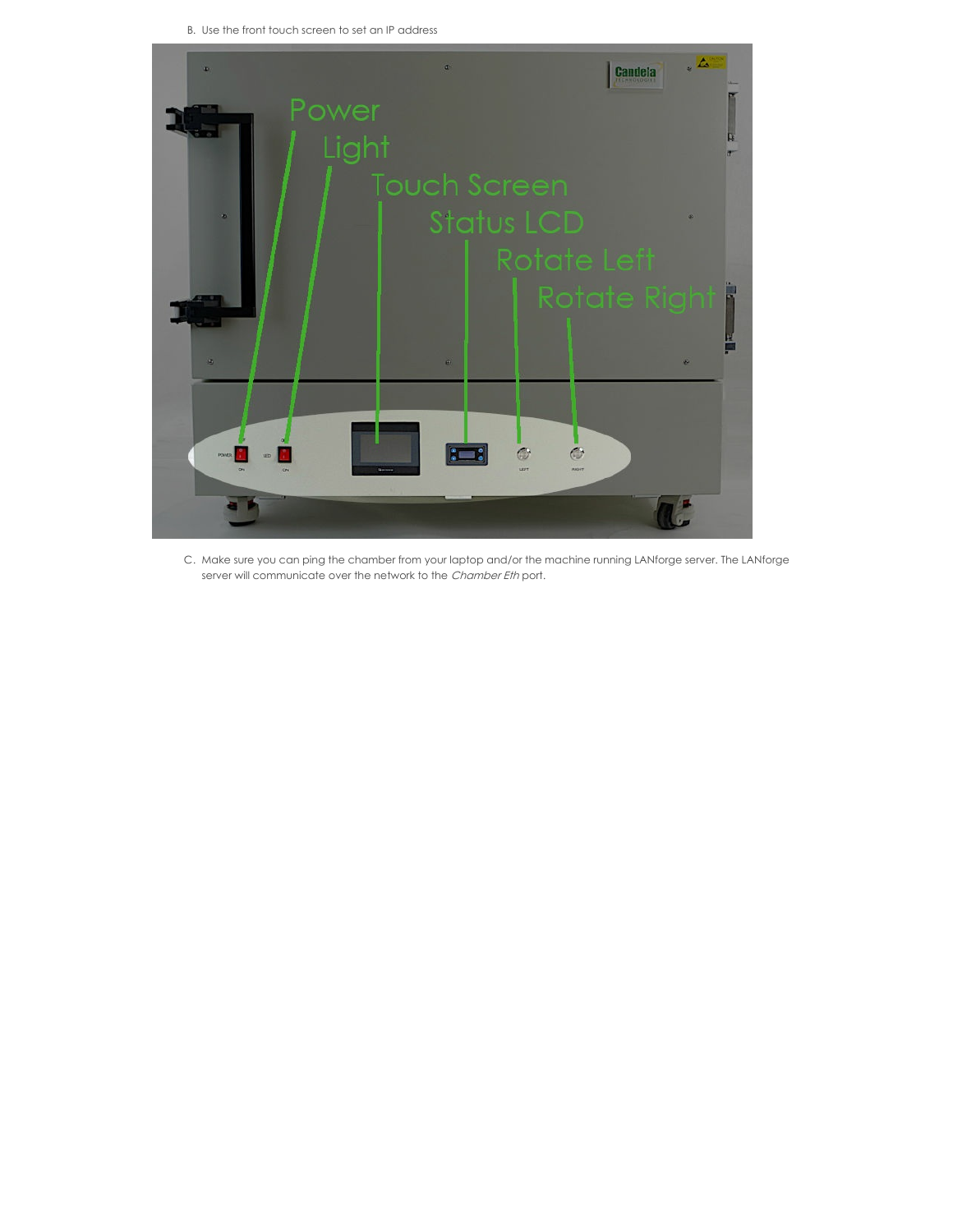D. The rear ports are all accessory ports for the chamber.



A. 120v AC cord for internal power strip.



I. This power plug provides power to the chamber modbus controller and the chamber lights.

- II. The turn table power cord plugs into the power strip.
- B. Pass-through DC barrel connectors. Use these for 12v (or other) power needed by devices in the chamber.
- C. SMA connectors. Seal these with terminators when not in use.
- D. Ethernet ports
- E. USB 3-A and USB C port
- F. Type F Coax port. Seal this with terminators when not in use.
- G. Fiber-optic pass-through. Seal this with screw-caps when not in use.
- H. HDMI ports

# 2. **Configuring the Chamber in LANforge**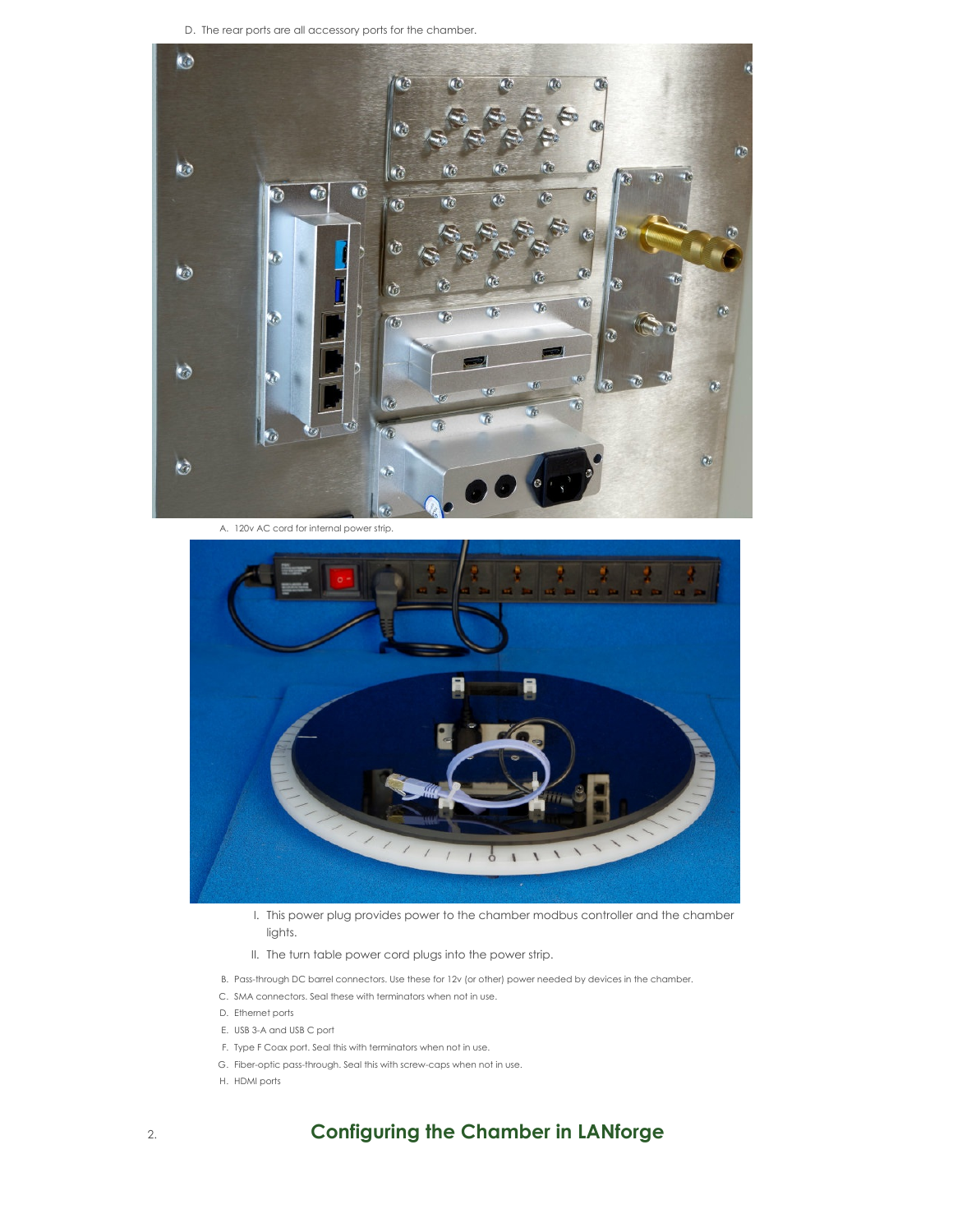A. In the Chamber View window, right-click on the main window and select **New Chamber**

|      | <b>Chamber View</b>        |  |
|------|----------------------------|--|
|      | -Scenario Configuration-   |  |
|      |                            |  |
|      |                            |  |
|      |                            |  |
|      |                            |  |
|      |                            |  |
|      |                            |  |
|      | New Chamber                |  |
|      | New DUT                    |  |
| LF-1 | <b>New Profile</b>         |  |
|      | <b>New Traffic Profile</b> |  |
|      | Play All Paths             |  |
|      |                            |  |
|      |                            |  |
|      |                            |  |
|      |                            |  |

#### B. You will see the *Create/Modify Chamber* window.

|                       | $(\bar{x})$<br><b>Create/Modify Chamber</b> |                      |                             |          |                                                                                                                                                                                                                                |                          |                |           |                                                                          |                           |                                    |
|-----------------------|---------------------------------------------|----------------------|-----------------------------|----------|--------------------------------------------------------------------------------------------------------------------------------------------------------------------------------------------------------------------------------|--------------------------|----------------|-----------|--------------------------------------------------------------------------|---------------------------|------------------------------------|
| Name:                 | <auto create="" name="" new=""></auto>      |                      | Width:                      | 150      |                                                                                                                                                                                                                                |                          | Height:        | 150       |                                                                          |                           |                                    |
| Chamber Type          | Unknown (0)                                 |                      | v Isolation                 | 80       |                                                                                                                                                                                                                                |                          | Speed (rpm)    |           |                                                                          |                           |                                    |
| <b>Turntable Type</b> | CT850A (0)                                  |                      | Turntable                   |          |                                                                                                                                                                                                                                |                          | Position (deg) |           | Tilt (deg)                                                               |                           |                                    |
| Managed By:           | None                                        | $\blacksquare$       |                             |          |                                                                                                                                                                                                                                |                          | Wrtual         | Open      |                                                                          |                           |                                    |
| $DUT-1$               |                                             |                      | $\nabla$ DUT-2              |          |                                                                                                                                                                                                                                |                          |                |           |                                                                          |                           |                                    |
| $DUT-3$               |                                             |                      | $\blacktriangleright$ DUT-4 |          |                                                                                                                                                                                                                                | ٠                        |                |           |                                                                          |                           |                                    |
| LANforge-1            | None                                        |                      | LANforge-2                  | None     |                                                                                                                                                                                                                                | ۰                        |                |           |                                                                          |                           |                                    |
| LANforge-3            | None                                        |                      | LANforge-4                  | None     |                                                                                                                                                                                                                                | ٠                        |                |           |                                                                          |                           |                                    |
| Int CX A              | Int $CXB$                                   |                      | Int Atten                   | Ext CX A |                                                                                                                                                                                                                                |                          | Ext CX B       | Ext Atten | Atten Floor                                                              | Zero-Atten<br>RSSI 2.4Ghz | Zero-Atten<br>RSSI 5Ghz            |
|                       | $\overline{\phantom{a}}$                    | $\blacktriangledown$ | $\blacktriangledown$        |          |                                                                                                                                                                                                                                | $\overline{\phantom{a}}$ | ٠              |           | $\bullet$ Cable (100 ddB) $\bullet$ None (0 ddB)                         |                           | $\blacktriangleright$ None (0 ddB) |
|                       | $\blacktriangledown$                        | ٠                    | $\overline{\phantom{a}}$    |          |                                                                                                                                                                                                                                | $\overline{\phantom{a}}$ | ÷              |           | $\bullet$ Cable (100 ddB) $\bullet$ None (0 ddB)                         |                           | $\blacktriangleright$ None (0 ddB) |
|                       | $\overline{\phantom{a}}$                    | ۰                    | $\blacktriangledown$        |          |                                                                                                                                                                                                                                | ۰                        | ٠              |           | $\bullet$ Cable (100 ddB) $\bullet$ None (0 ddB)                         |                           | $\blacktriangleright$ None (0 ddB) |
|                       | ٠                                           | ٠                    | $\checkmark$                |          |                                                                                                                                                                                                                                | $\overline{\phantom{a}}$ | ÷              |           | $\bullet$ Cable (100 ddB) $\bullet$ None (0 ddB)                         |                           | $\blacktriangleright$ None (0 ddB) |
|                       | $\overline{\phantom{a}}$                    | ۰                    | $\overline{\phantom{a}}$    |          |                                                                                                                                                                                                                                | ۰                        | ÷              |           | $\bullet$ Cable (100 ddB) $\bullet$ None (0 ddB)                         |                           | $\blacktriangleright$ None (0 ddB) |
|                       | $\overline{\phantom{a}}$                    | ۰                    |                             |          |                                                                                                                                                                                                                                | $\overline{\phantom{a}}$ | ٠              |           | $\bullet$ Cable (100 ddB) $\bullet$ None (0 ddB)                         |                           | $\blacktriangleright$ None (0 ddB) |
|                       | $\overline{\phantom{a}}$                    | ٠                    | $\blacktriangledown$        |          |                                                                                                                                                                                                                                | $\blacktriangledown$     | ٠              |           | $\blacktriangleright$ Cable (100 ddB) $\blacktriangleright$ None (0 ddB) |                           | $\blacktriangleright$ None (0 ddB) |
|                       | $\overline{\phantom{a}}$                    | ۰                    | $\blacktriangledown$        |          |                                                                                                                                                                                                                                | ۰l                       | ٠              |           | $\blacktriangleright$ Cable (100 ddB) $\blacktriangleright$ None (0 ddB) |                           | $\blacktriangleright$ None (0 ddB) |
|                       | $\overline{\phantom{a}}$                    | ۰                    | $\overline{\phantom{a}}$    |          |                                                                                                                                                                                                                                | $\overline{\phantom{a}}$ | ٠              |           | $\bullet$ Cable (100 ddB) $\bullet$ None (0 ddB)                         |                           | $\blacktriangleright$ None (0 ddB) |
|                       | ٠                                           | ٠                    | ٠                           |          |                                                                                                                                                                                                                                | ٠                        | ÷              |           | $\bullet$ Cable (100 ddB) $\bullet$ None (0 ddB)                         |                           | $\blacktriangleright$ None (0 ddB) |
|                       | $\overline{\phantom{a}}$                    | ٠                    |                             |          |                                                                                                                                                                                                                                | $\overline{\phantom{a}}$ | ٠              |           | $\bullet$ Cable (100 ddB) $\bullet$ None (0 ddB)                         |                           | $\blacktriangleright$ None (0 ddB) |
|                       | $\blacktriangledown$                        | ۰                    | $\overline{\phantom{a}}$    |          |                                                                                                                                                                                                                                | ▾                        | ٠              |           | $\bullet$ Cable (100 ddB) $\bullet$ None (0 ddB)                         |                           | $\blacktriangleright$ None (0 ddB) |
|                       | ۰                                           | ٠                    | ٠                           |          |                                                                                                                                                                                                                                | $\overline{\phantom{a}}$ | ٠              |           | $\blacktriangleright$ Cable (100 ddB) $\blacktriangleright$ None (0 ddB) |                           | $\blacktriangleright$ None (0 ddB) |
|                       | $\overline{\phantom{a}}$                    | ۰                    | $\blacktriangledown$        |          |                                                                                                                                                                                                                                | $\overline{\phantom{a}}$ | ٠              |           | $\bullet$ Cable (100 ddB) $\bullet$ None (0 ddB)                         |                           | $\blacktriangleright$ None (0 ddB) |
|                       | $\overline{\phantom{a}}$                    | ۰                    | $\overline{\phantom{a}}$    |          |                                                                                                                                                                                                                                | $\overline{\phantom{a}}$ | ٠              |           | $\bullet$ Cable (100 ddB) $\bullet$ None (0 ddB)                         |                           | $\blacktriangleright$ None (0 ddB) |
|                       | ٠                                           | ٠                    | $\overline{\phantom{a}}$    |          |                                                                                                                                                                                                                                | $\overline{\phantom{a}}$ | ٠              |           | $\bullet$ Cable (100 ddB) $\bullet$ None (0 ddB)                         |                           | $\blacktriangleright$ None (0 ddB) |
|                       |                                             |                      |                             |          | Contract Contract Contract Contract Contract Contract Contract Contract Contract Contract Contract Contract Contract Contract Contract Contract Contract Contract Contract Contract Contract Contract Contract Contract Contra |                          | Connell        |           |                                                                          |                           |                                    |

C. Select the chamber and turntable type:



A. For Chamber Type, select **2D Large**

B. For Turntable Type, select **CT840A**

C. For Turntable, put in the IP address of the chamber

|                |                    |             |                                                 | <b>Create/Modify Chamber</b> |      |  |
|----------------|--------------------|-------------|-------------------------------------------------|------------------------------|------|--|
| Name:          | Chamber-0          | Width:      | 150                                             | Height:                      | 150  |  |
| Chamber Type   | $ 2D $ Large $(3)$ | v Isolation | 80                                              | Speed (rpm)                  | 0,0  |  |
| Turntable Type | CT840A (2)         | Turntable   | 192.168.100.10                                  | Position (deg)               | 10.0 |  |
| Managed By:    | $1$ ( $vm-48e4$ )  |             | Turntable Rpt: Position: 0.0 Tilt: 0.0 RPM: 0.0 |                              |      |  |

D. Select your LANforge server resource that manages the turntable

| <b>Create/Modify Chamber</b> |                   |             |                                                 |                |     |  |  |
|------------------------------|-------------------|-------------|-------------------------------------------------|----------------|-----|--|--|
| Name:                        | Chamber-0         | Width:      | 150                                             | Height:        | 150 |  |  |
| Chamber Type                 | $ 2D$ Large $(3)$ | v Isolation | 180                                             | Speed (rpm)    | 0,0 |  |  |
| Turntable Type               | CT840A(2)         | ▼ Turntable | 192.168.100.10                                  | Position (deg) | 0,0 |  |  |
| Managed By:                  | $1$ ( $vm-48e4$ ) |             | Turntable Rpt: Position: 0.0 Tilt: 0.0 RPM: 0.0 |                |     |  |  |

E. Click **OK**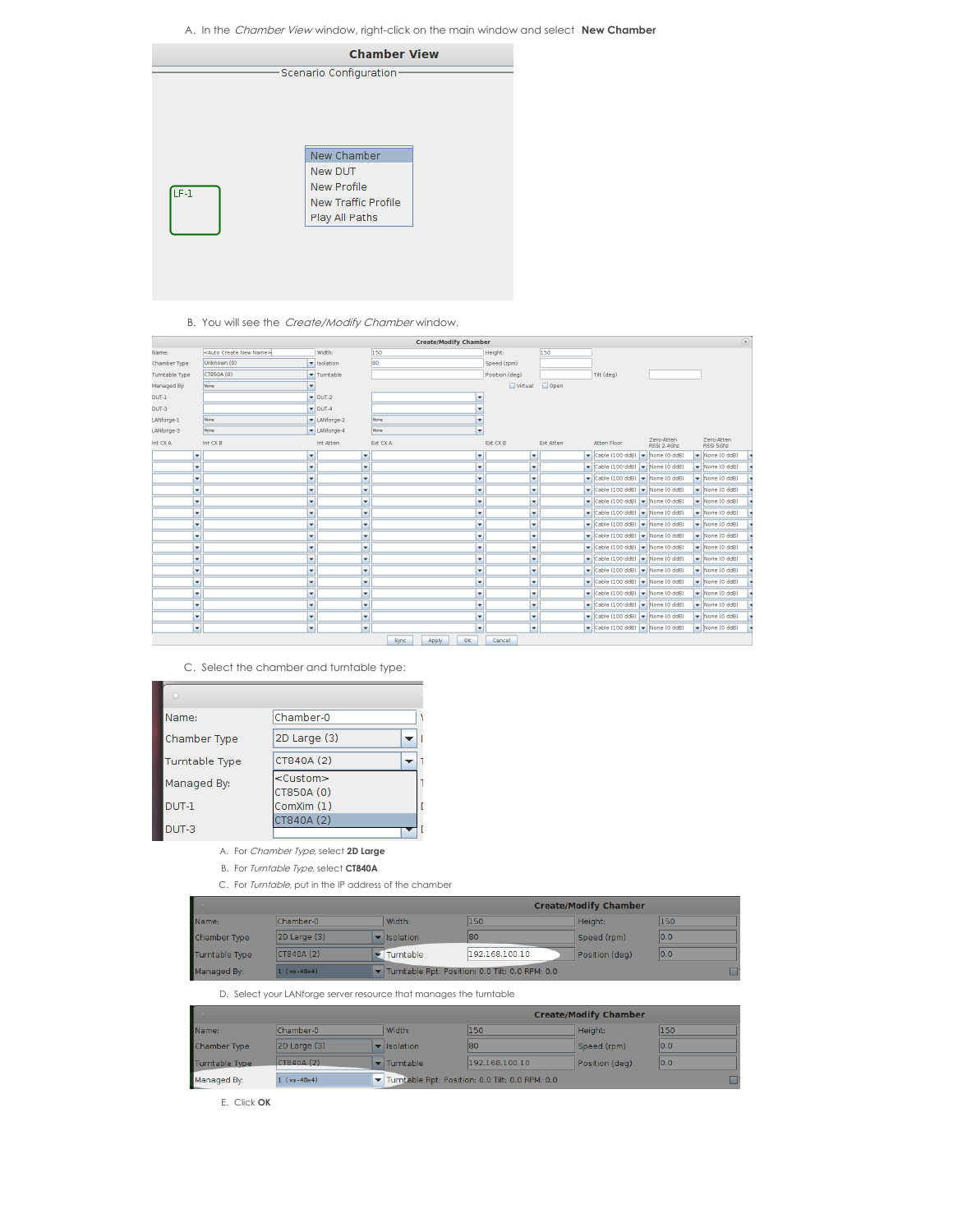D. You will see a new chamber, **C0** in the Chamber View window.

|       | <b>Chamber View</b>      |
|-------|--------------------------|
|       | -Scenario Configuration- |
| $F-1$ | τo                       |

- E. In the Chamber View window, right-click on the chamber C0 and select **Modify**
- F. Use the *Speed* and *Position* fields to adjust the turntable.

| Speed (rpm)    | 0.0 |  |
|----------------|-----|--|
| Position (deg) | n n |  |

G. Click **Apply** to send the configuration.

### 3. **Scripting Chamber Operations**

- A. Connect to your LANforge system and open a terminal. An ssh connection is adequate.
- B. Become root:  $$$  sudo  $-$ s
- C. The lf\_chamber.pl script lives in /home/lanforge
	- # cd /home/lanforge
- D. To use the script, you must setup your environment variables located in /home/lanforge/lanforge.profile: # source ./lanforge.profile
- 4. Now you may operate the script. Just using the script provides you a summary of options:

```
# ./lf_chamber.pl
Usage:
./lf chamber.pl --angle 45 --speed 3 --targ 192.168.100.122./lf chamber.pl --adjust 5 --targ 192.168.100.122
./lf chamber.pl --fan 1 --targ 192.168.100.122
./lf chamber.pl --lights 1 --targ 192.168.100.122
./lf_chamber.pl --status 1 [ --id foo --mgt_pipe /foo/bar ] --targ 192.168.100.122
```
5. The following examples are going to use the example IP 10.0.0.9 for the chamber location on the network.

#### 6. **Chamber Status**

```
A. Use the command ./lf_chamber.pl --targ 10.0.0.9 --status 1
   Current-Angle: 3598 Door-Open: 0 Table-Moving: 0 Lights: 0 Fan: 0 Jog-Speed: 3 Return-Speed: 3 Absolute-Speed: 3 Jog Angle: 449
```

```
B. If you see a lot more output, debugging has been enabled. You will see the individual mbpoll commands:
```

```
Current-Angle: mbpoll -a 1 -r 4139 -t 4 10.0.0.9 -1
Door-Open: mbpoll -a 1 -r 2094 -t 1 10.0.0.9 -1
```

```
0 Table-Moving: mbpoll -a 1 - r 3046 -t 1 10.0.0.90 Lights: mbpoll -a 1 -r 1283 -t 1 10.0.0.9 -1
```

```
0 Fan: mbpoll -a 1 -r 1284 -t 1 10.0.0.9 -1
```

```
0 Jog-Speed: mbpoll -a 1 -r 4507 -t 4 10.0.0.9 -1
3 Return-Speed: mbpoll -a 1 -r 4509 -t 4 10.0.0.9 -1
```
- 3 Absolute-Speed: mbpoll -a 1 -r 4511 -t 4 10.0.0.9 -1 3 Jog Angle: mbpoll -a 1 -r 4513 -t 4 10.0.0.9 -1
- C. If a script is presently moving the table, you will see an error similar to: Current-Angle: /home/lanforge/local/bin/mbpoll: Connection failed: Operation now in progress. COMM-FAIL

D. If there is a LANforge service currently engaging the chamber, you might see this error because the lanforge service polls the chamber frequently. If you want to stop the LANforge server, use the command: sudo service lanforge stop

## 7. **Controlling the Platform**